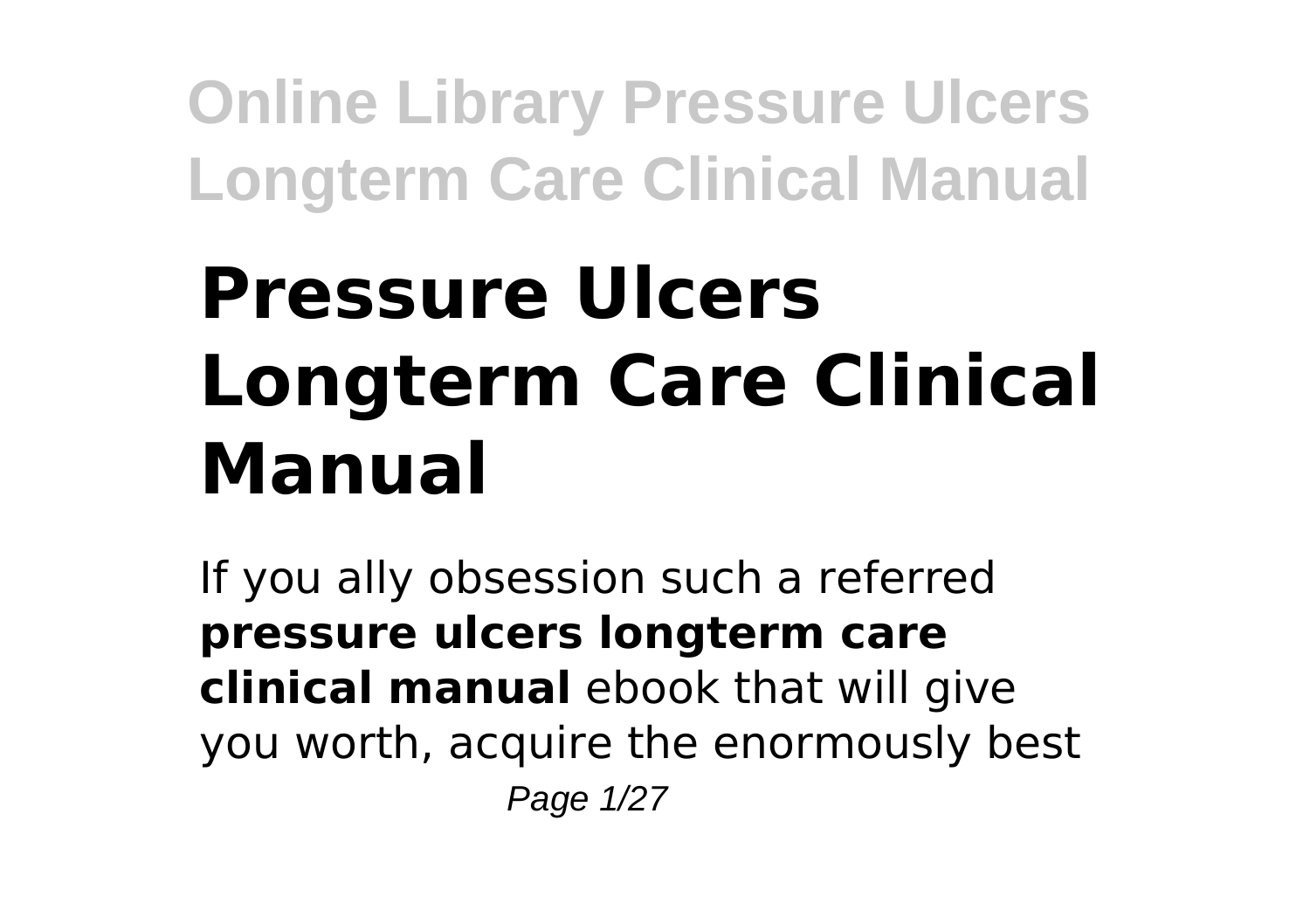seller from us currently from several preferred authors. If you want to droll books, lots of novels, tale, jokes, and more fictions collections are furthermore launched, from best seller to one of the most current released.

You may not be perplexed to enjoy all books collections pressure ulcers

Page 2/27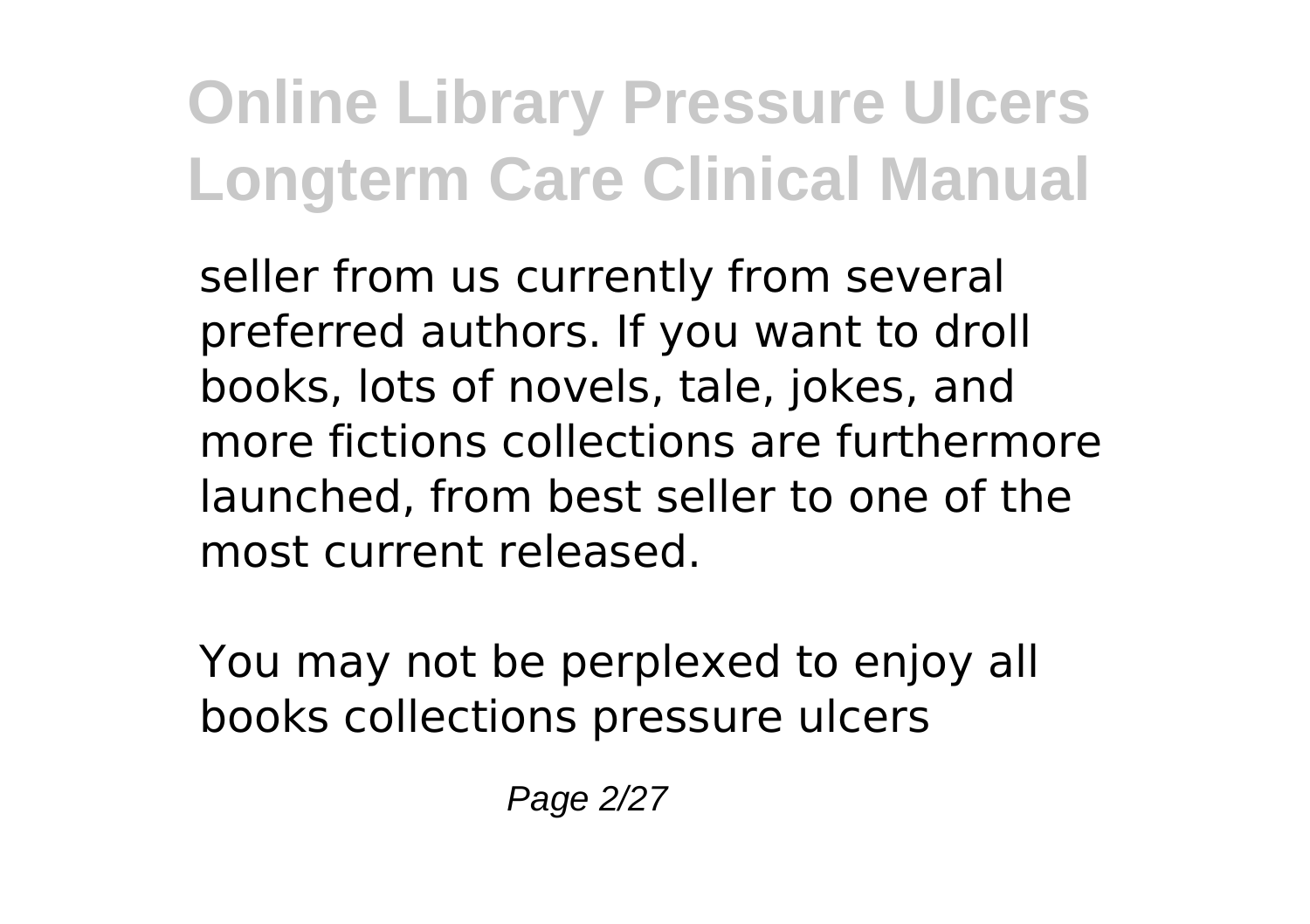longterm care clinical manual that we will totally offer. It is not all but the costs. It's very nearly what you dependence currently. This pressure ulcers longterm care clinical manual, as one of the most working sellers here will extremely be in the midst of the best options to review.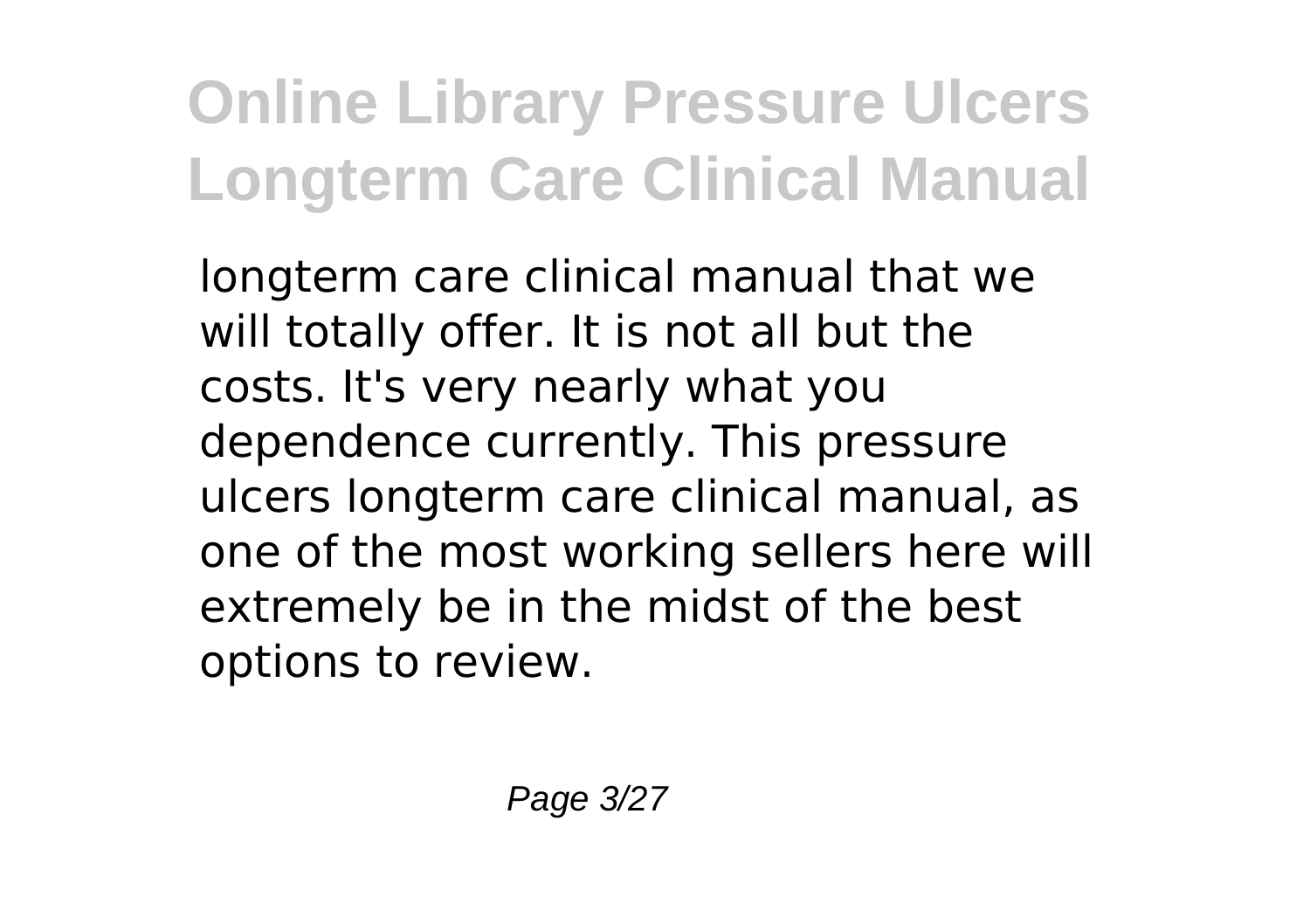Because it's a charity, Gutenberg subsists on donations. If you appreciate what they're doing, please consider making a tax-deductible donation by PayPal, Flattr, check, or money order.

#### **Pressure Ulcers Longterm Care Clinical**

Pressure Ulcers: Long-Term Care Clinical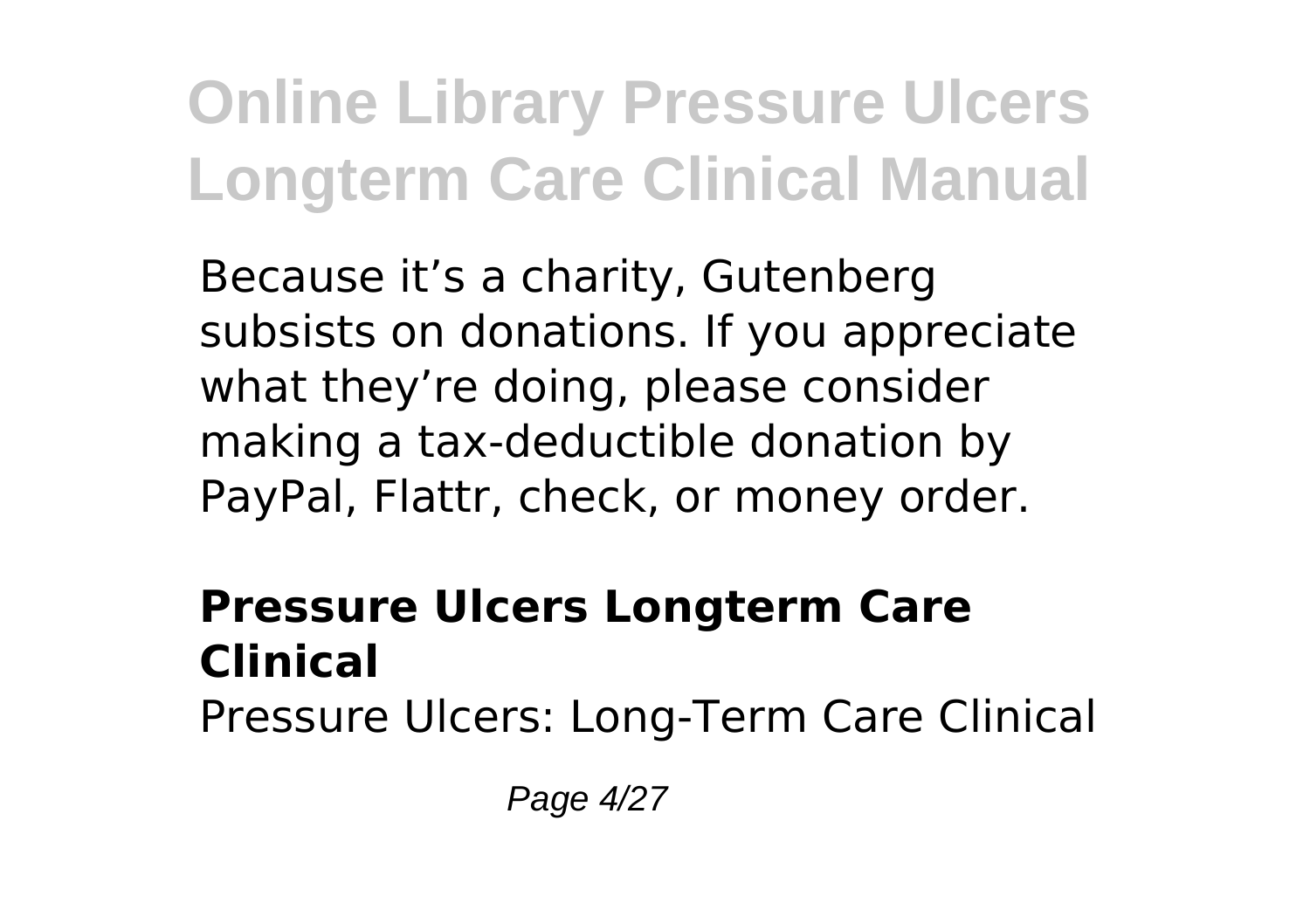Manual: 9781601467195: Medicine & Health Science Books @ Amazon.com

#### **Pressure Ulcers: Long-Term Care Clinical Manual ...**

Bedsores — also called pressure ulcers and decubitus ulcers — are injuries to skin and underlying tissue resulting from prolonged pressure on the skin.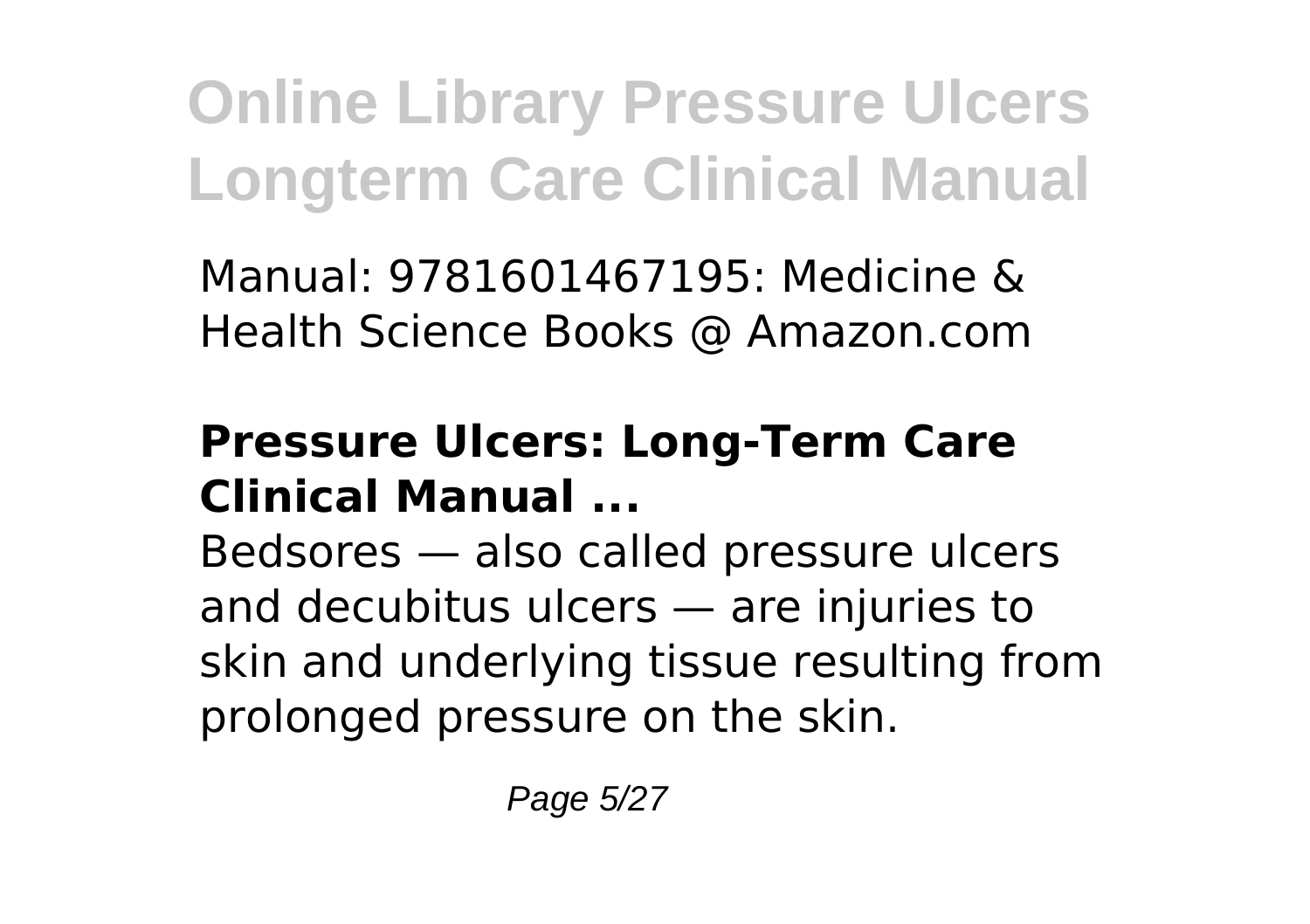Bedsores most often develop on skin that covers bony areas of the body, such as the heels, ankles, hips and tailbone.

#### **Bedsores (pressure ulcers) - Symptoms and causes - Mayo Clinic** In 1996, \$6.4 billion was spent on pressure ulcers, which was 1.2% of total health care costs in the US.2 In 2006,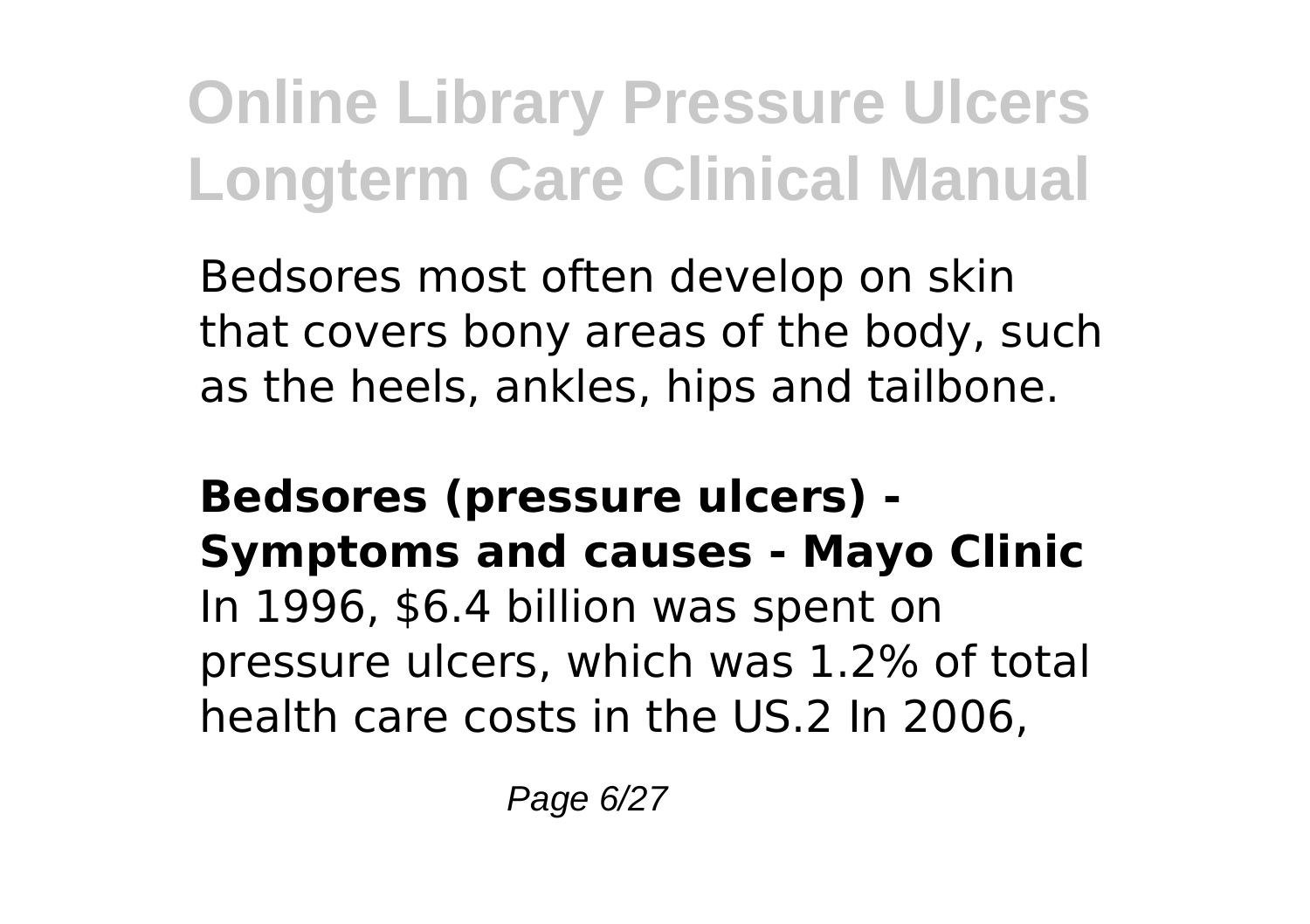excluding neonatal and maternal conditions, almost \$11 billion was paid out for hospital stays in which pressure ulcer was either a primary or secondary diagnosis.3 For the individual patient, the current costs of providing care ...

#### **Pressure Ulcers: What Clinicians Need to Know**

Page 7/27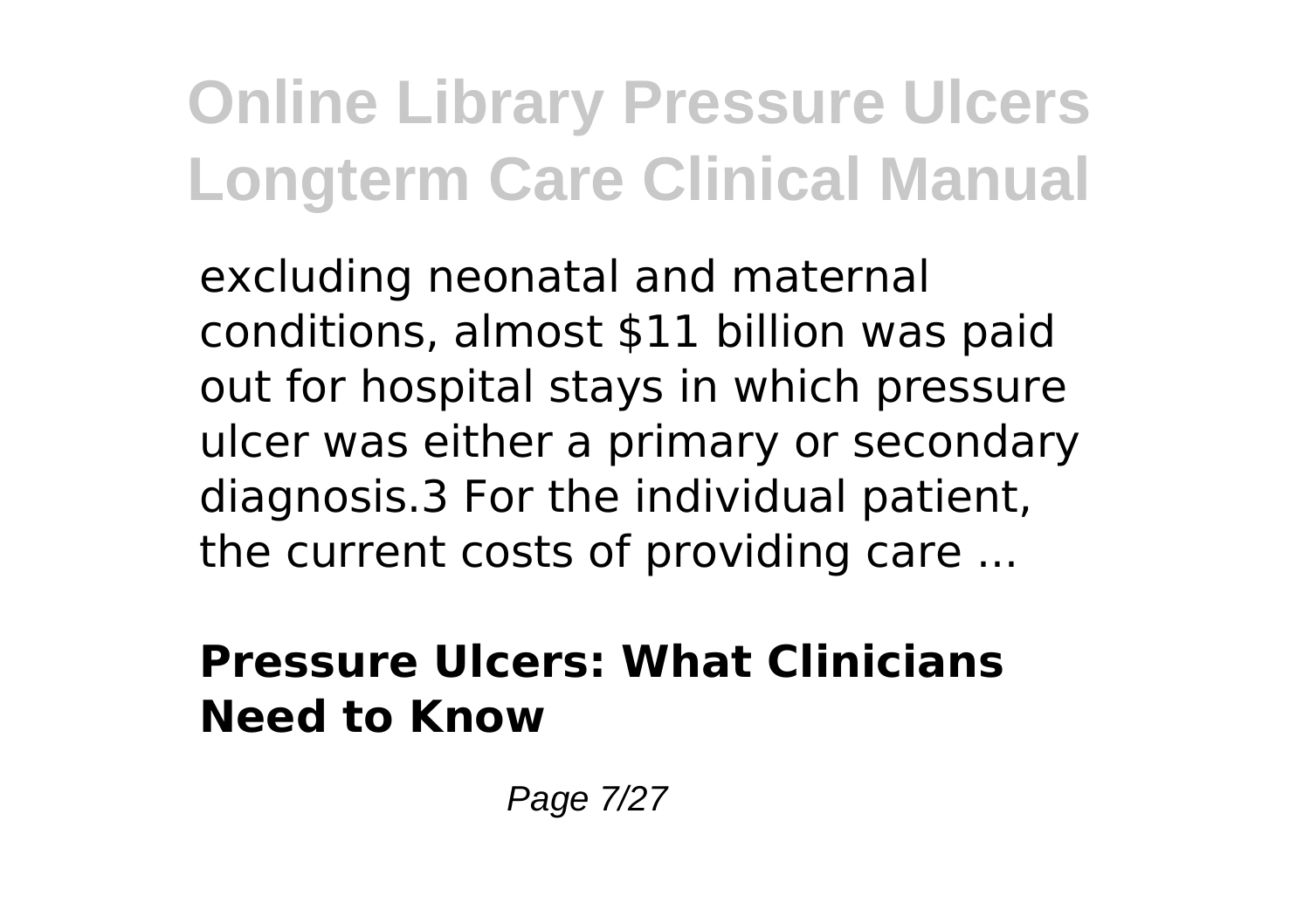INTRODUCTION Pressure ulcers are common complications that affect least 10% of patients in acute care, 3% in longterm care and 4% in home care. Pressure ulcers affect largely the intensive care patients and its prevalence has been reported to exceed 28%, especially in ageing (1, 2).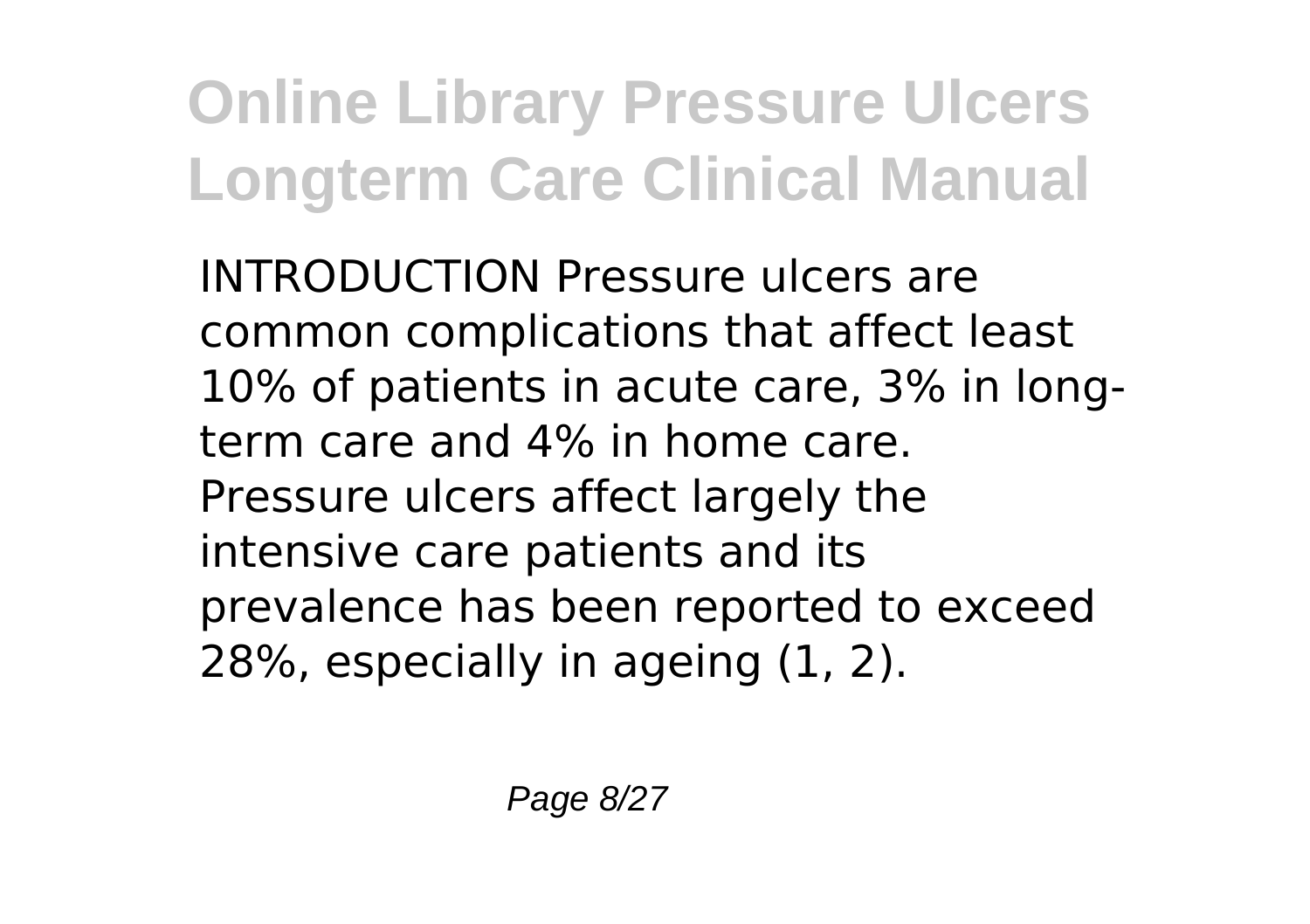### **Pressure Ulcers: Developing Clinical Indicators in ...**

Pressure ulcers are a significant, common and costly medical problem in long-term care residents. Residents with PUs have decreased quality of life and increased morbidity and mortality rates. Reported PU prevalence rates range from 2.3 percent to 28 percent, and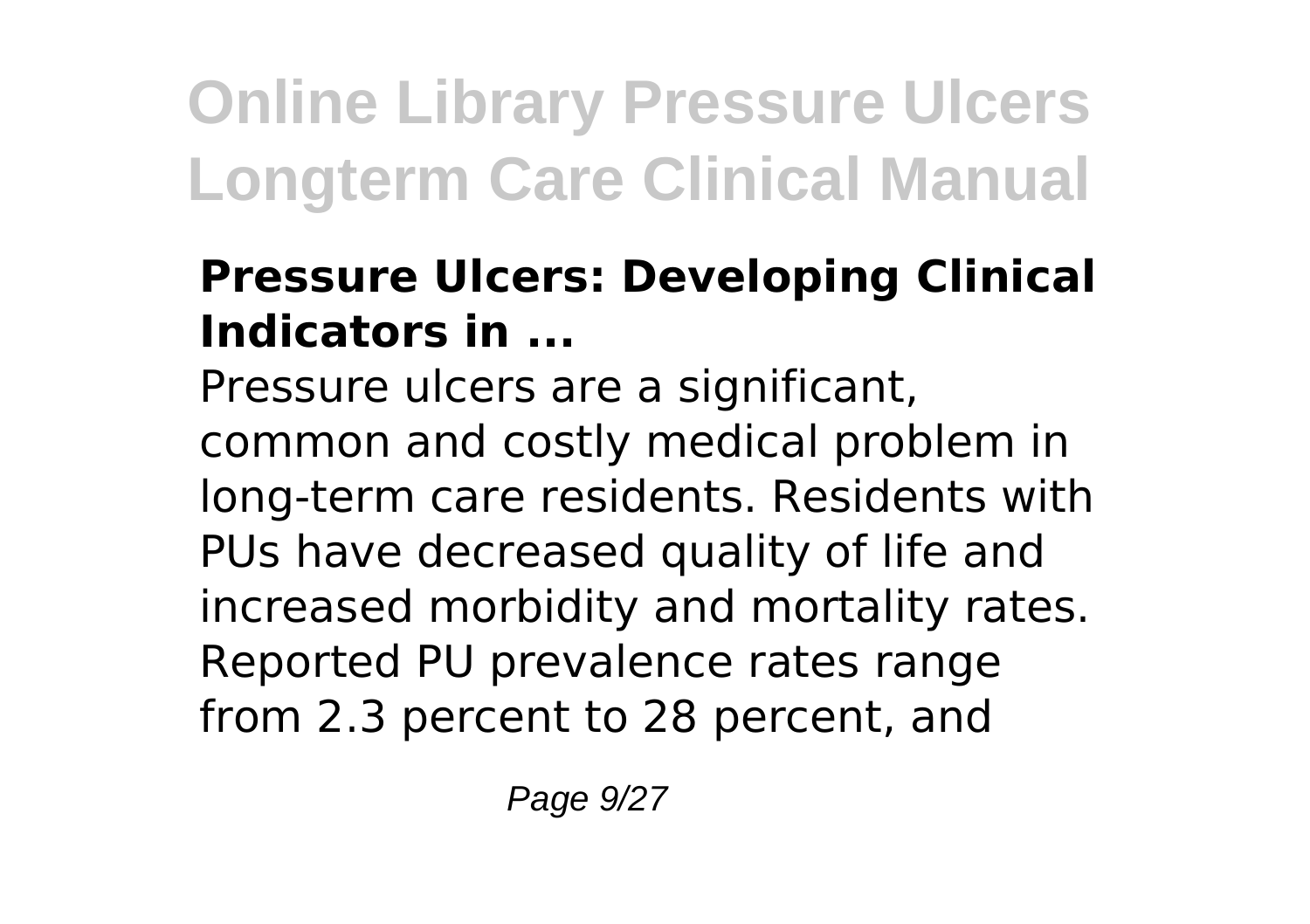reported PU incidence rates range from 2.2 percent to 23.9 percent in LTCFs.

#### **Pressure Ulcer Prevention - Woundrounds**

Pressure ulcers develop when pressure prevents blood from flowing to tissue. This causes the skin to break down, resulting in a sore. They commonly form

Page 10/27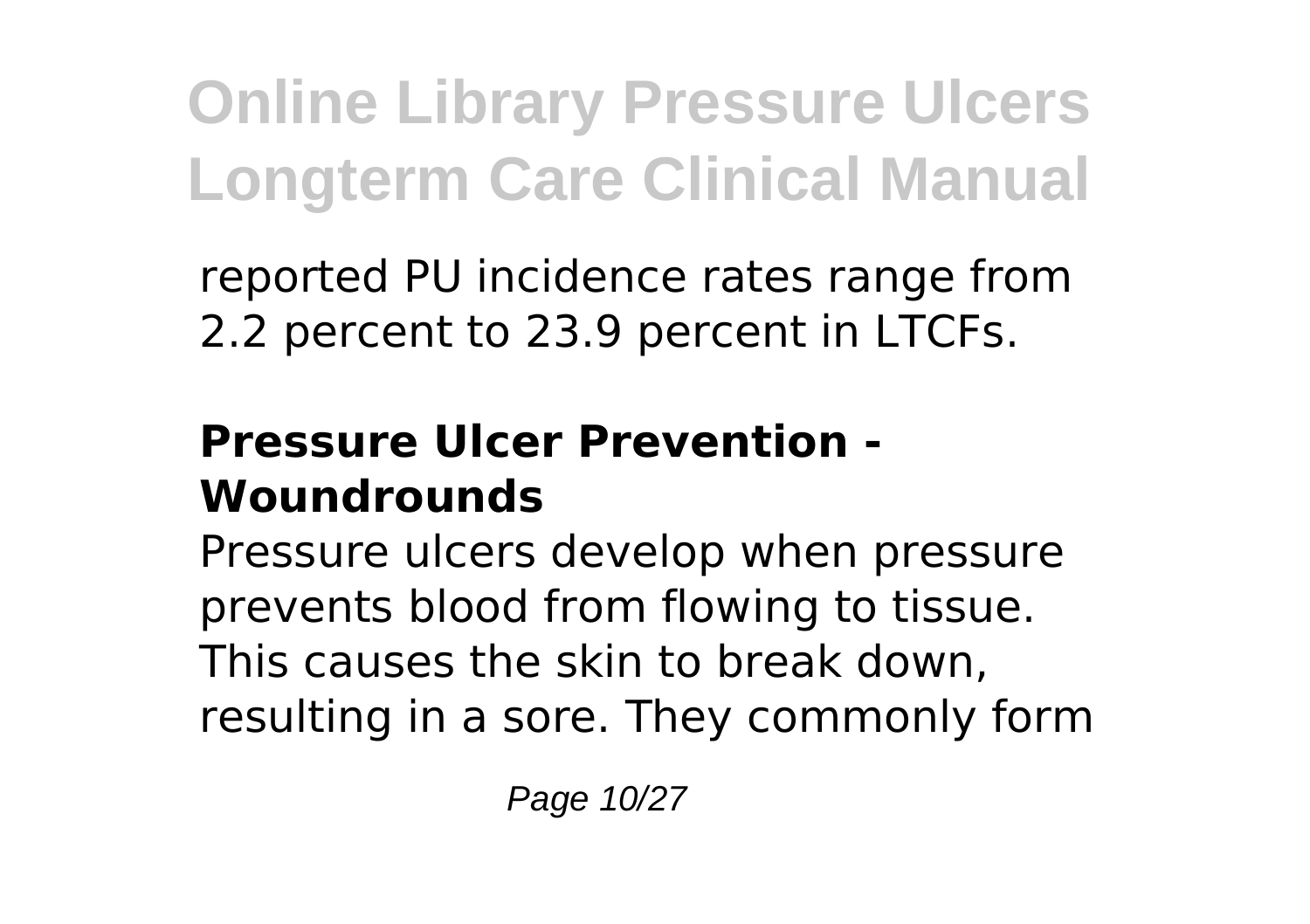where your bones are close to your skin, such as your ankles, back, elbows, heels and hips. Pressure ulcers may be referred to as "bed sores."

### **Pressure Ulcers | Ohio State Medical Center**

To design and facilitate implementation of practice-based evidence changes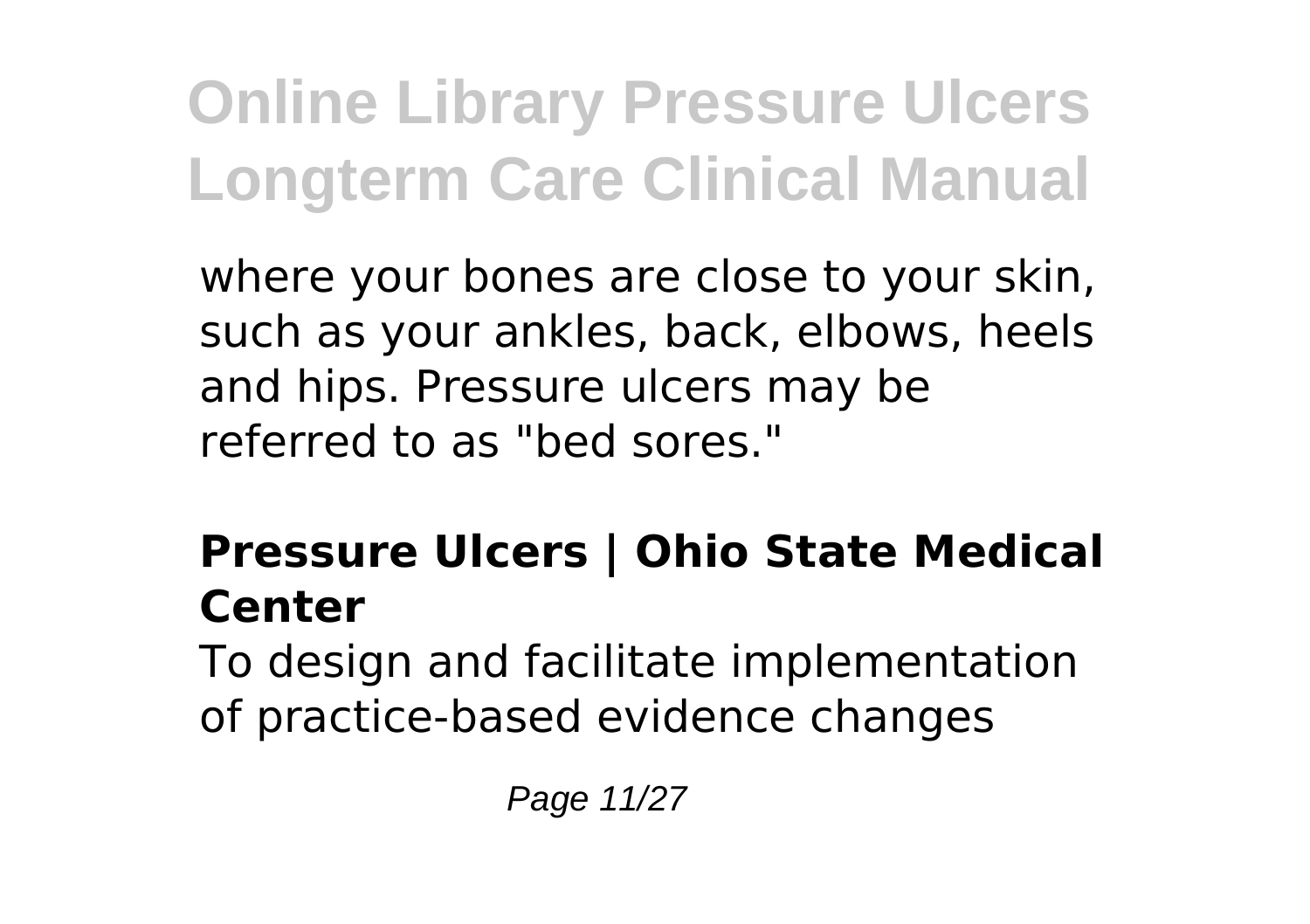associated with decreases in pressure ulcer (PrU) development in long-termcare (LTC) facilities and promote these practices as part of routine care.

**Pressure Ulcer Prevention in Long-Term-Care Facilities: A ...** Introduction. Pressure injuries (PIs), also known as pressure ulcers (PUs), 1

Page 12/27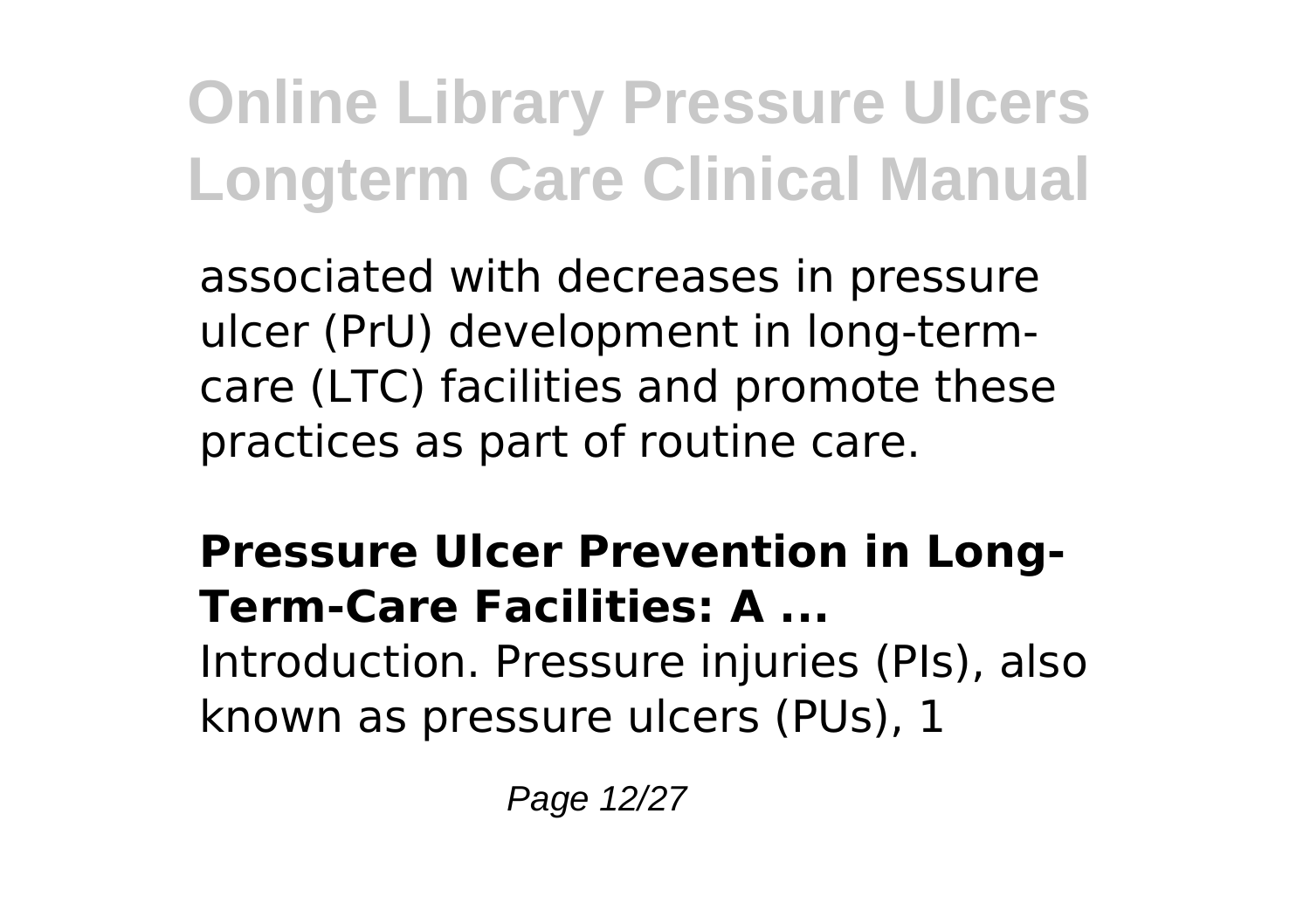typically result from prolonged periods of uninterrupted pressure on the skin and underlying tissue. While mostly preventable, 2 PIs severely impair patient quality of life and often lead to increased morbidity, mortality, and costs.

### **Financial and Clinical Risk**

Page 13/27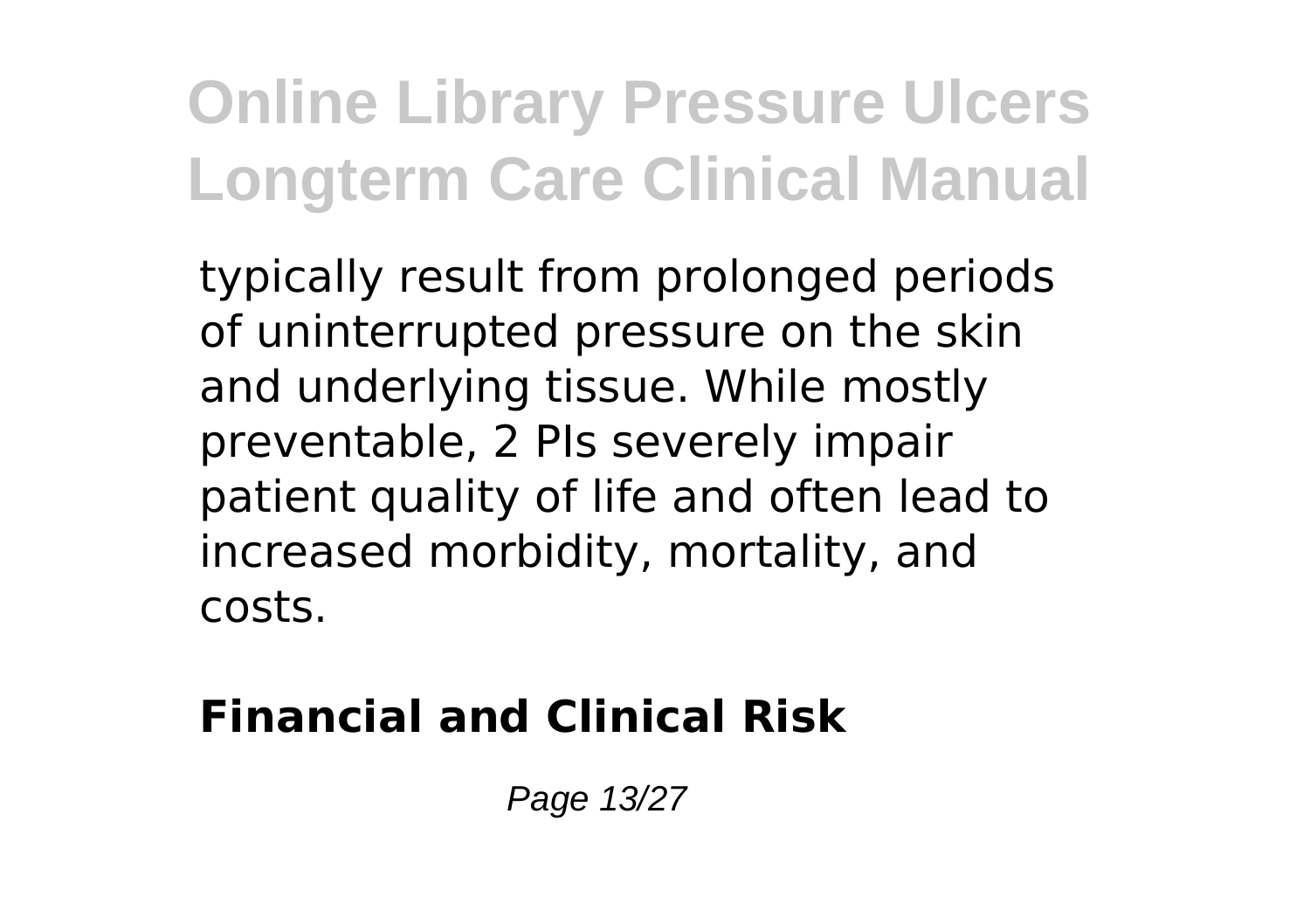### **Evaluation of Pressure ...**

Each year, more than 2.5 million people in the United States develop pressure ulcers. These skin lesions bring pain, associated risk for serious infection, and increased health care utilization. The aim of this toolkit is to assist hospital staff in implementing effective pressure ulcer prevention practices through an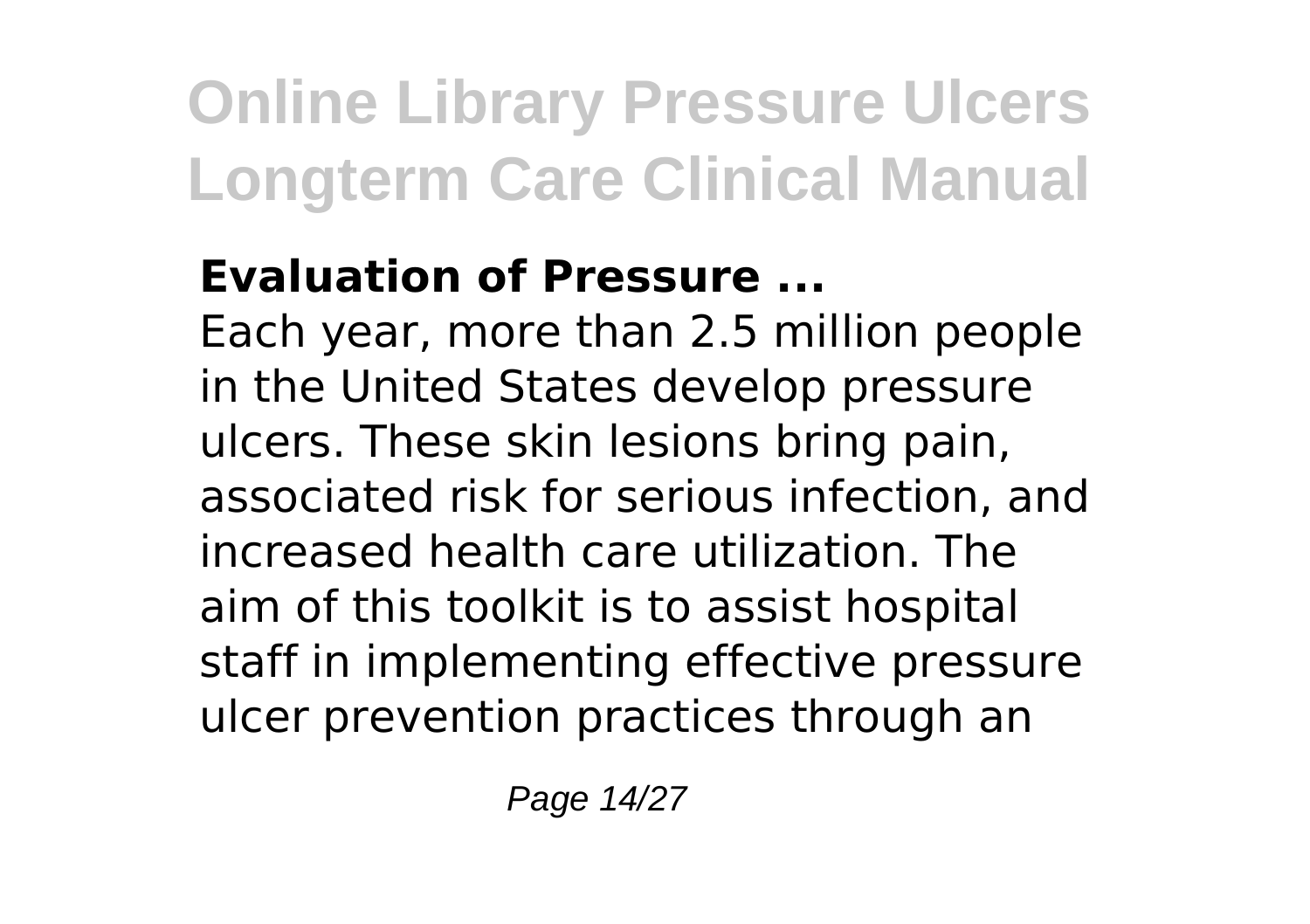interdisciplinary approach to care.

### **Preventing Pressure Ulcers in Hospitals | Agency for ...**

AMDA's clinical practice guidelines (CPGs) have become the standard care process in the post-acute and long-term care (PA/LTC) setting. AMDA CPGs can reduce: costs, avoidable transfers, and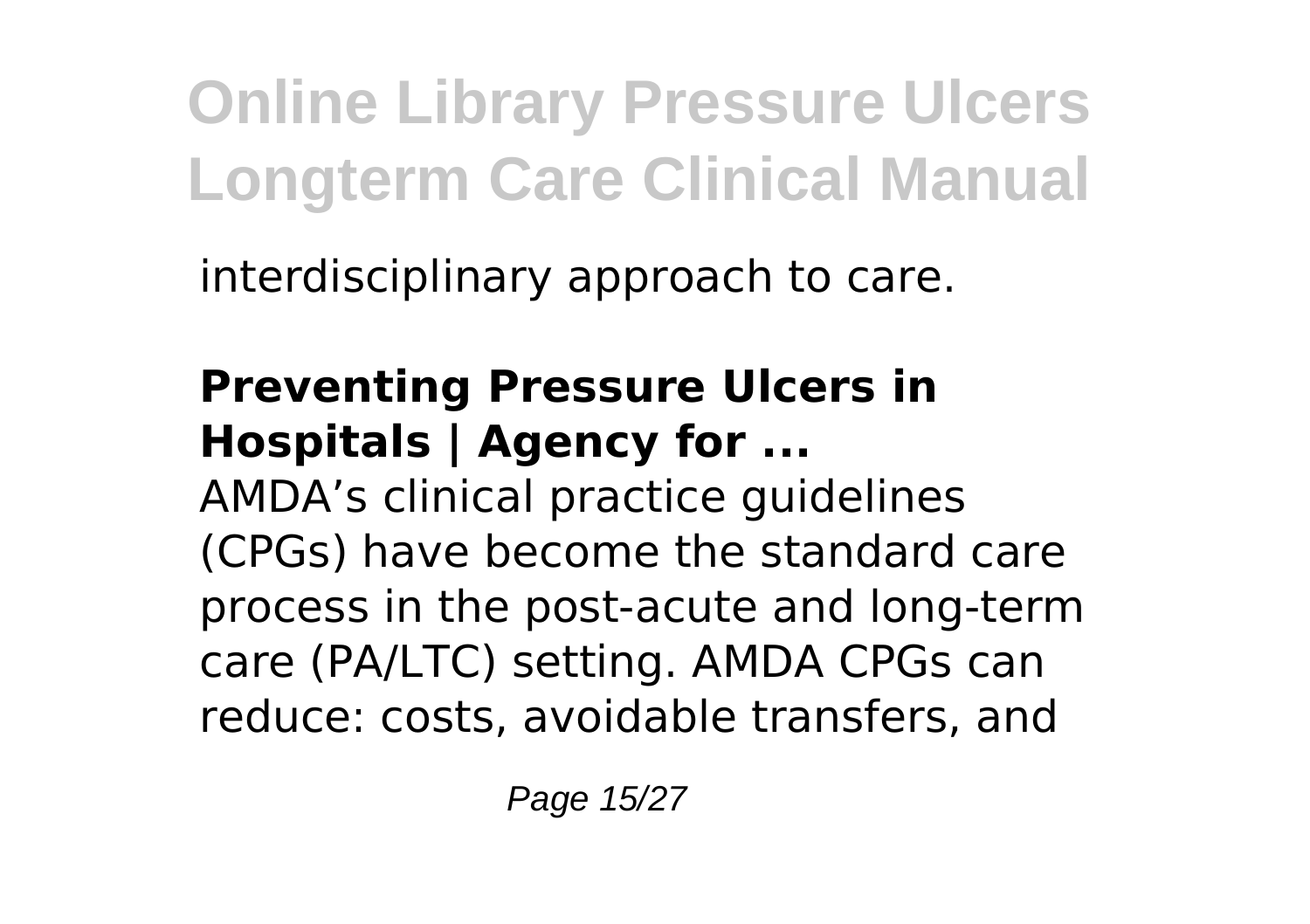risk of survey penalty and litigation. Most importantly, AMDA CPGs can improve: patient outcomes, and safety of staff, facility, and patients.

### **CPGs (Clinical Practice Guidelines) | AMDA**

Treating pressure ulcers involves reducing pressure on the affected skin,

Page 16/27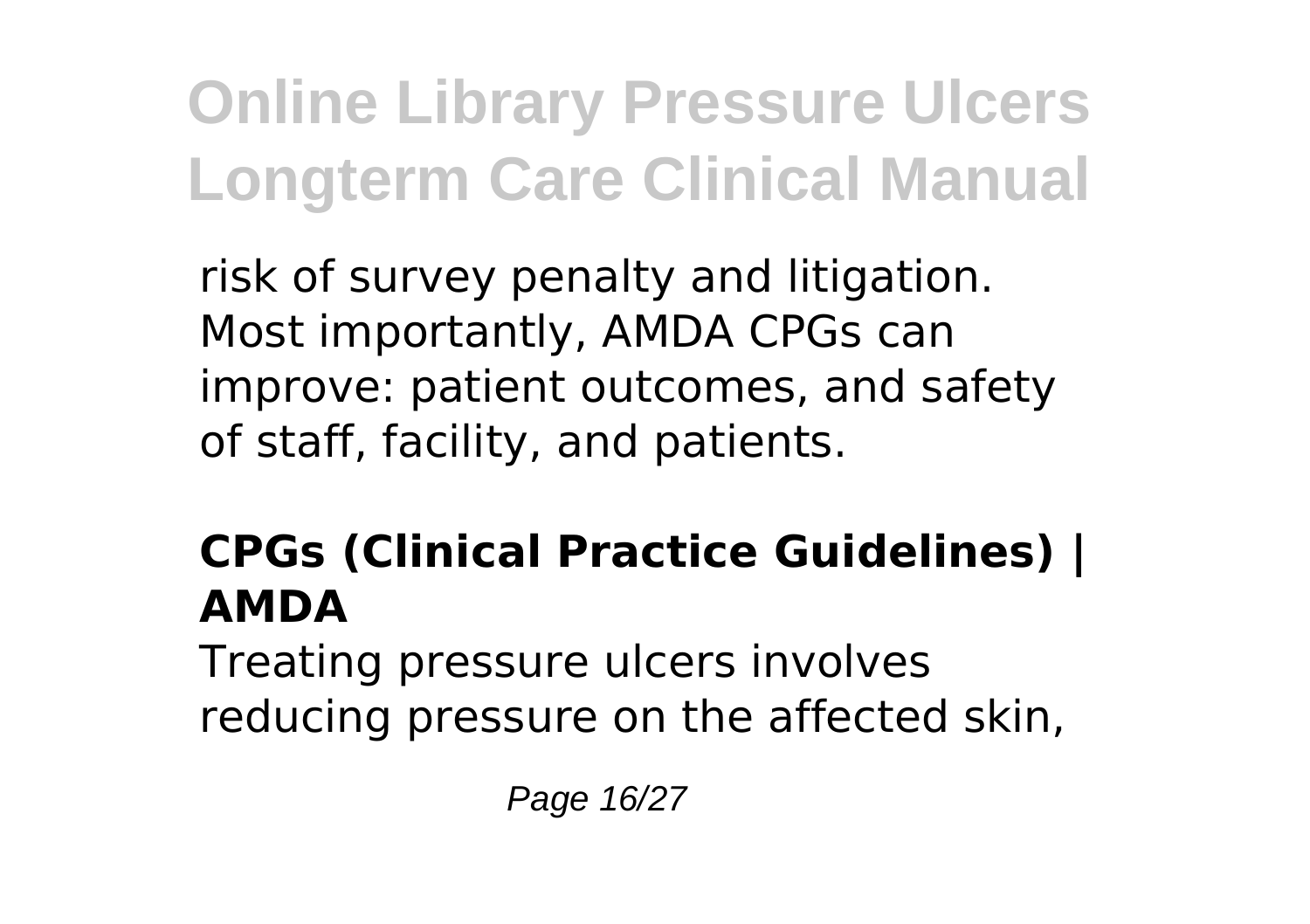caring for wounds, controlling pain, preventing infection and maintaining good nutrition.

#### **Bedsores (pressure ulcers) - Diagnosis and treatment ...**

The projected lifetime risk of pressure ulcers was 8.3% with current practice, and ranged from 6.1% to 8.0% with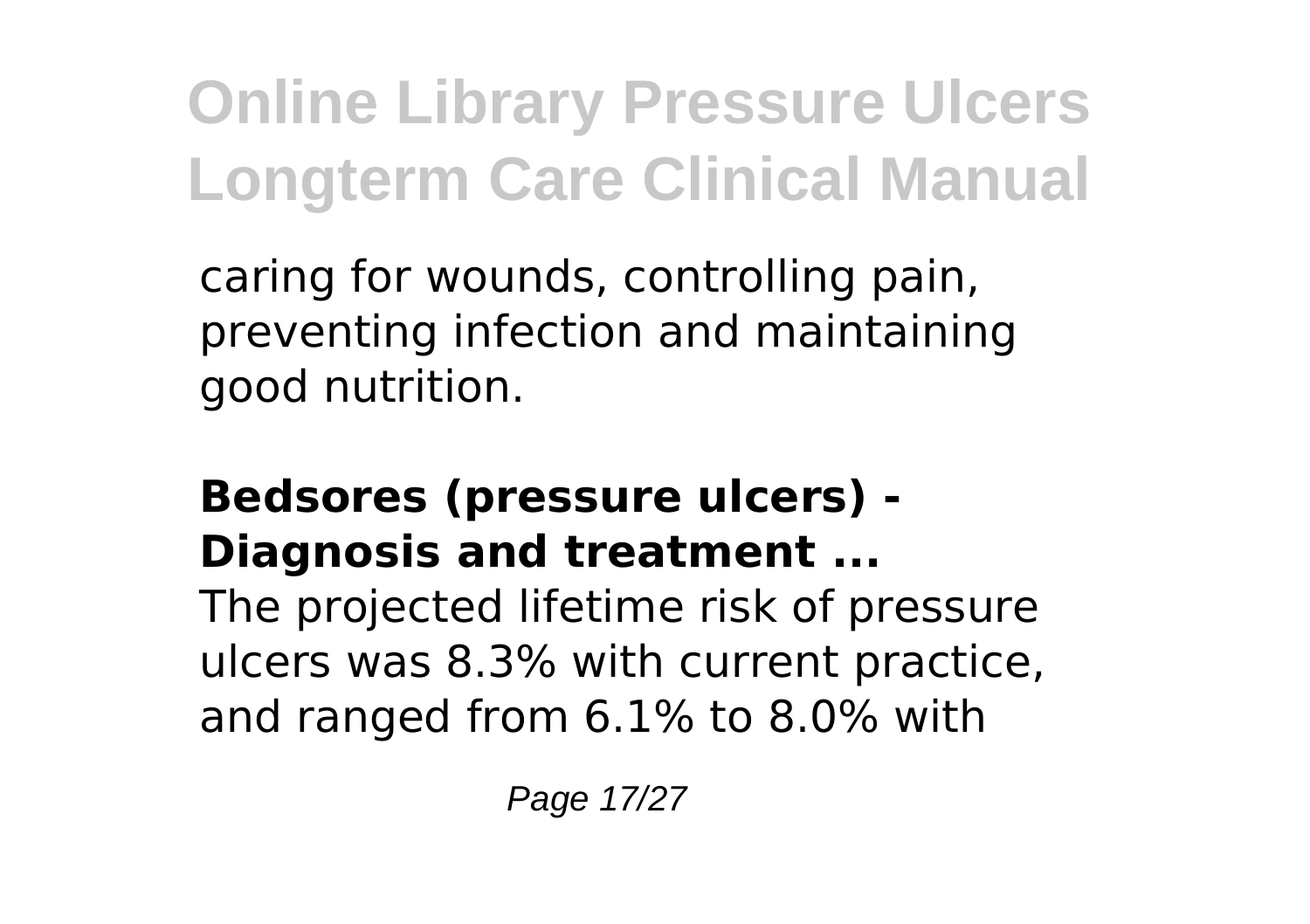quality improvement strategies. Over a lifetime, the number needed to treat to prevent 1 pressure ulcer was 45 for strategy 1, 63 for strategy 4, 158 for strategy 3, and 333 for strategy 2.

#### **Preventing Pressure Ulcers in Longterm Care: A Cost ...**

Pressure ulcer (Pr U) incidence is

Page 18/27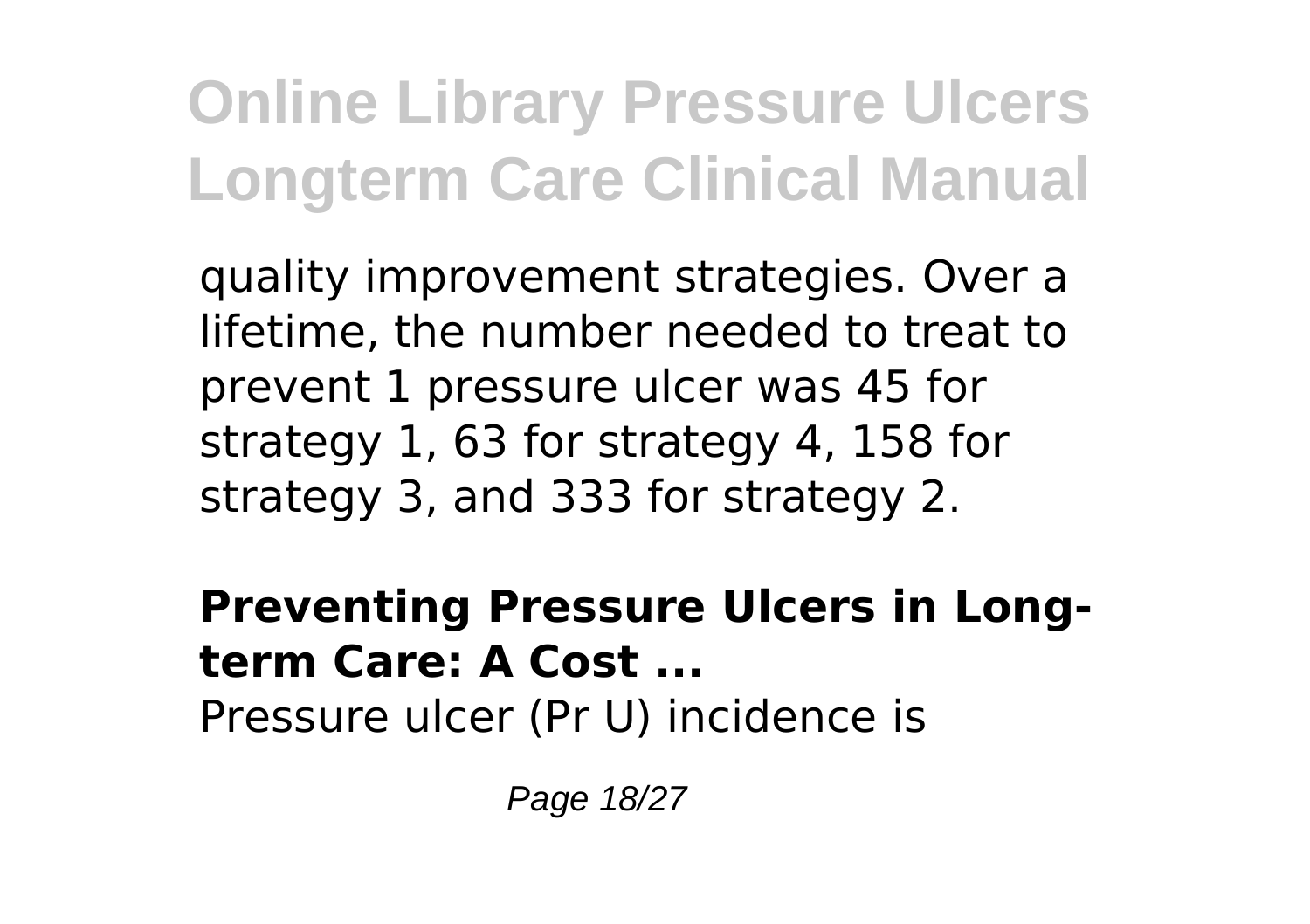associated with an increased Morbidity & Mortality – nearly 70% die within six months. (Brown 2003) Pr U incidence is increasing in long term care. (LTC) (Horn et al. 2004)

#### **Wound and Pressure Ulcer Management** MAIN RESULTS Of the 2015 residents

Page 19/27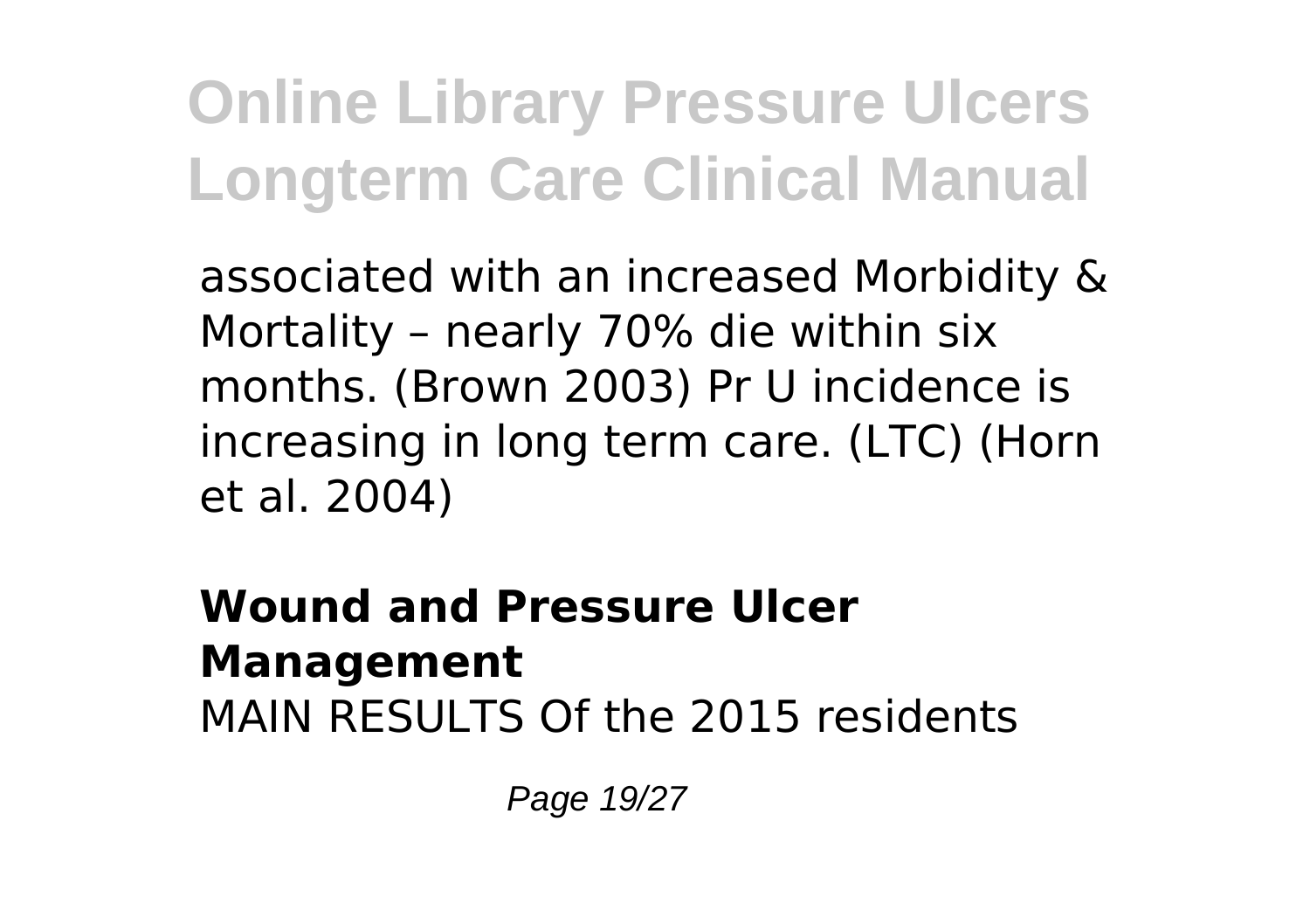studied, 208 (10.3%) had 1 or more pressure ulcers on admission to a longterm-care facility. The proportion of patients with 1 or more pressure ulcers was 11.9% among those admitted from a hospital and 4.7% among those not admitted from a hospital (P<.001).

#### **Pressure Ulcers and the Transition**

Page 20/27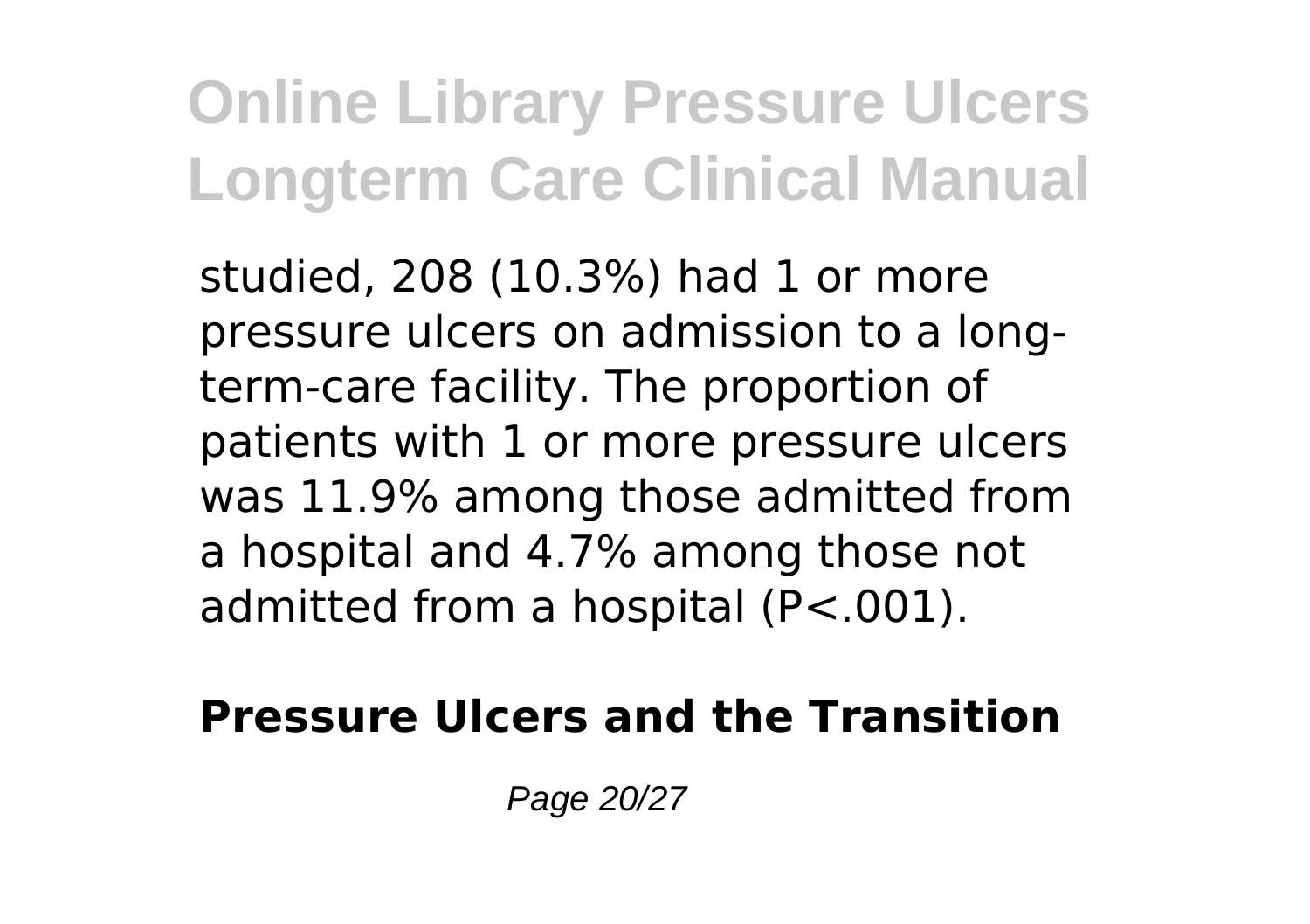### **to Long-Term Care ...**

2020 International Pressure Ulcer/Injury Guideline: The Long-Term Care Specific Updates (7/21/2020) ... with additional credentials as a Certified Wound Specialist Physician and a Certified Medical Director in long-term care. He is a current board member of the National Pressure Ulcer Advisory Panel.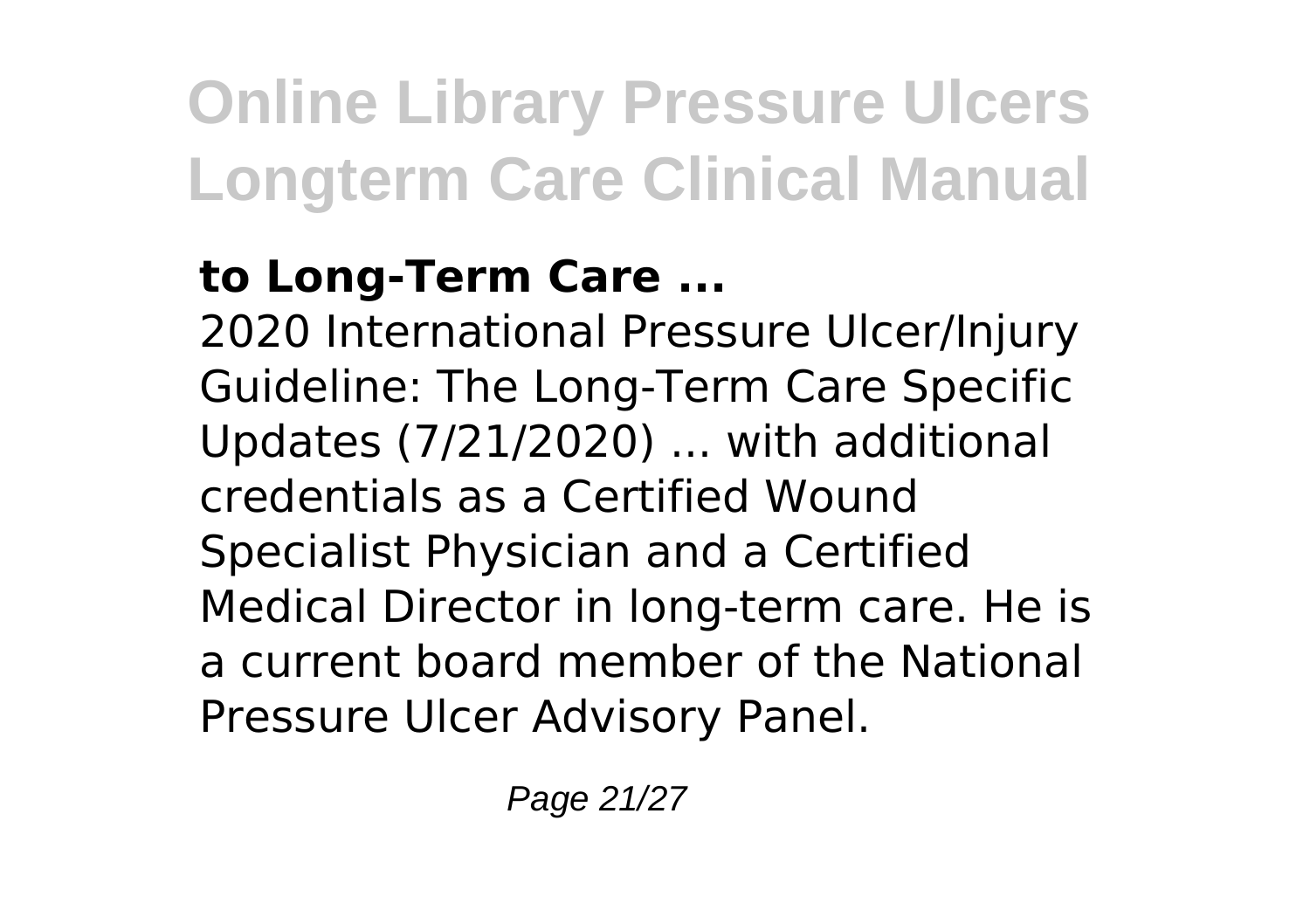### **2020 International Pressure Ulcer/Injury Guideline: The ...**

European Pressure Ulcer Advisory Panel, National Pressure Ulcer Advisory Panel, Pan Pacific Pressure Ulcer Injury Alliance (2014) Prevention and treatment of pressure ulcers: quick reference guide. Cambridge Media. He M, Tang A, Ge X,

Page 22/27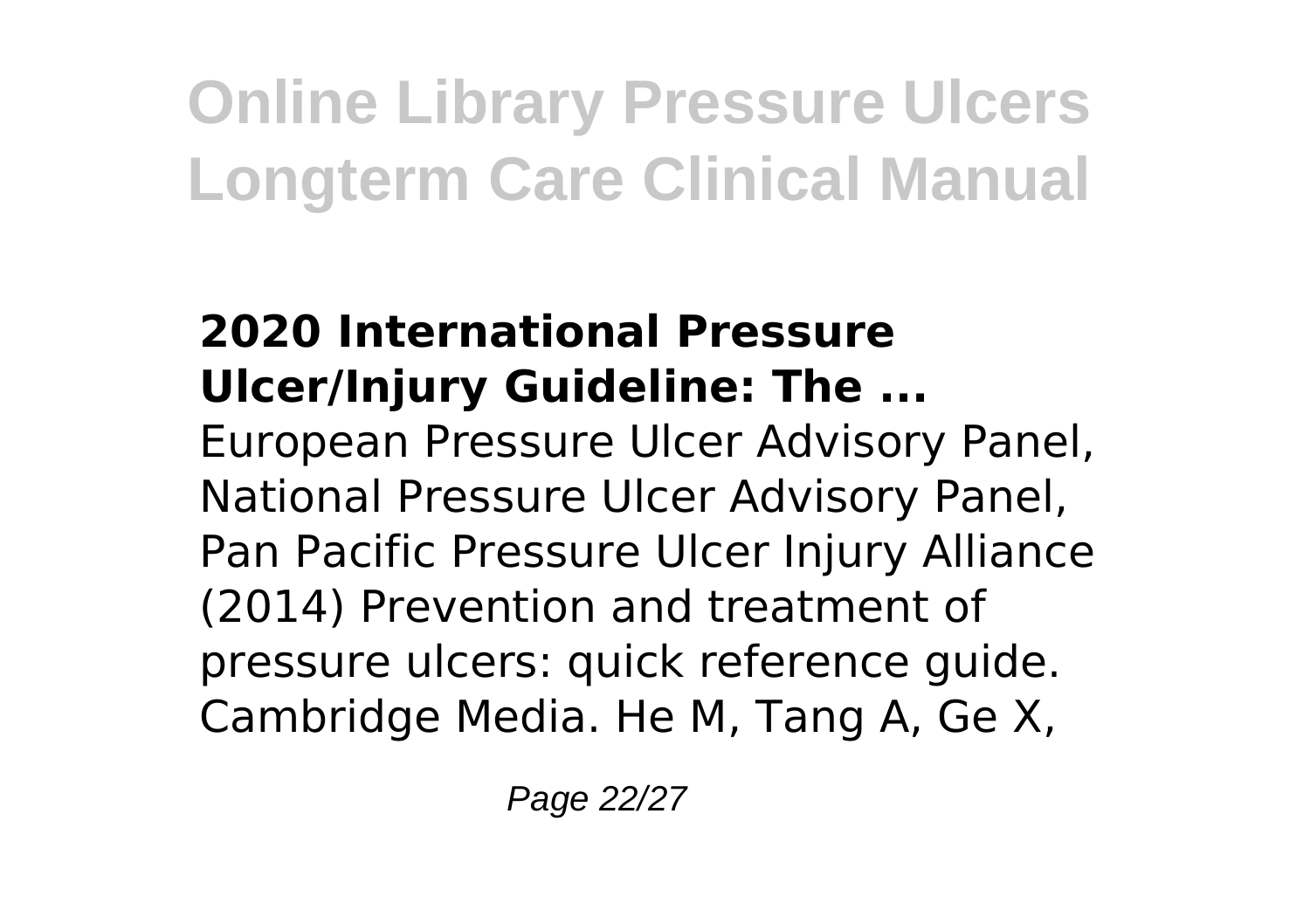Zheng J (2016) Pressure Ulcers in the Intensive Care Unit: An Analysis of Skin Barrier Risk Factors.

#### **Support Surfaces for Pressure Ulcer Prevention in ...**

The patient in this case suffered a stroke and was admitted to hospital. After being discharged, a memory foam

Page 23/27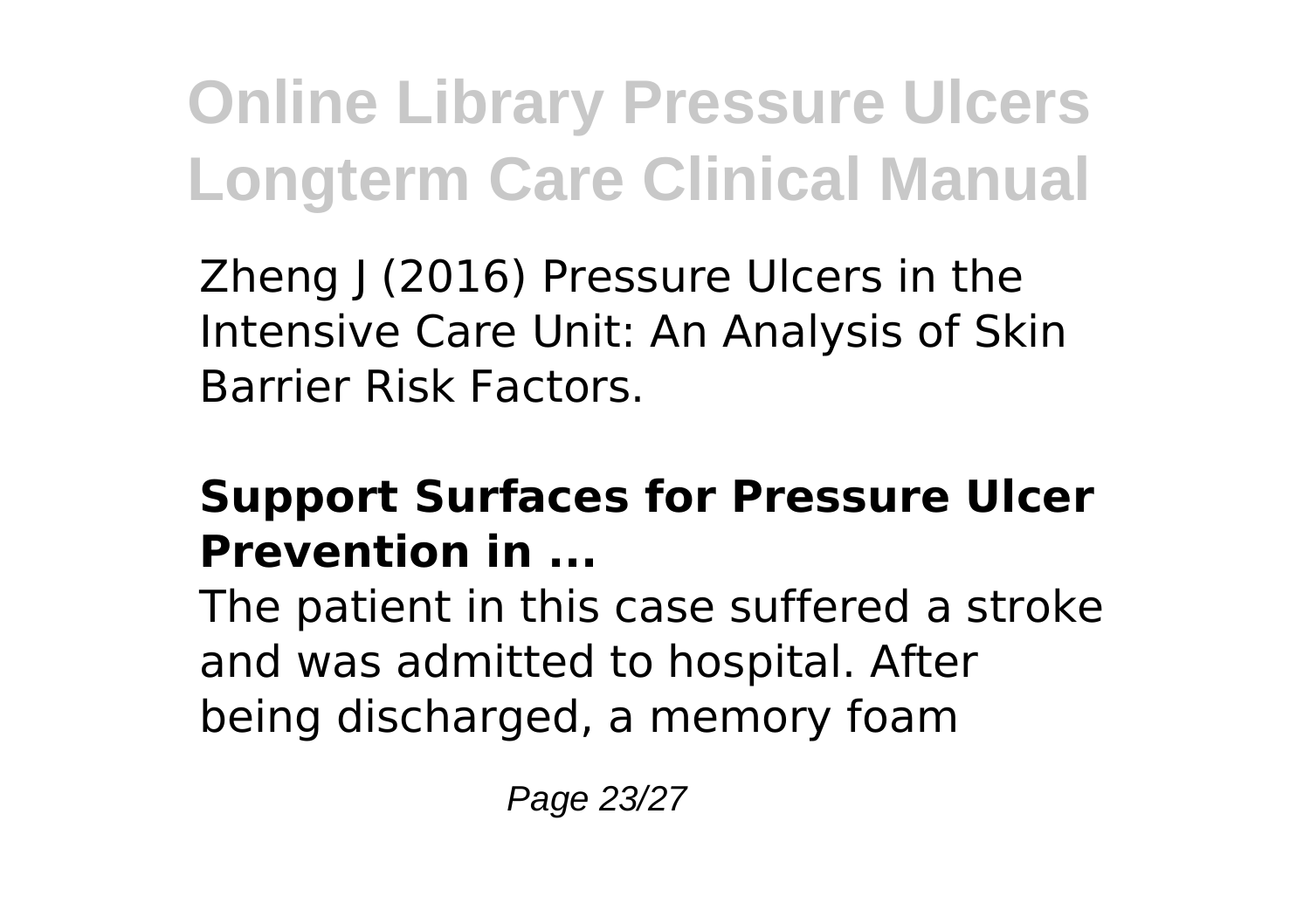mattress was ordered for the patient, this was the wrong type of mattress. The patient was known to be at a high risk of getting pressure ulcers but was not referred to the District Nurses for pressure ulcer risk assessments.

#### **Importance of Care Plans in Preventing and Managing ...**

Page 24/27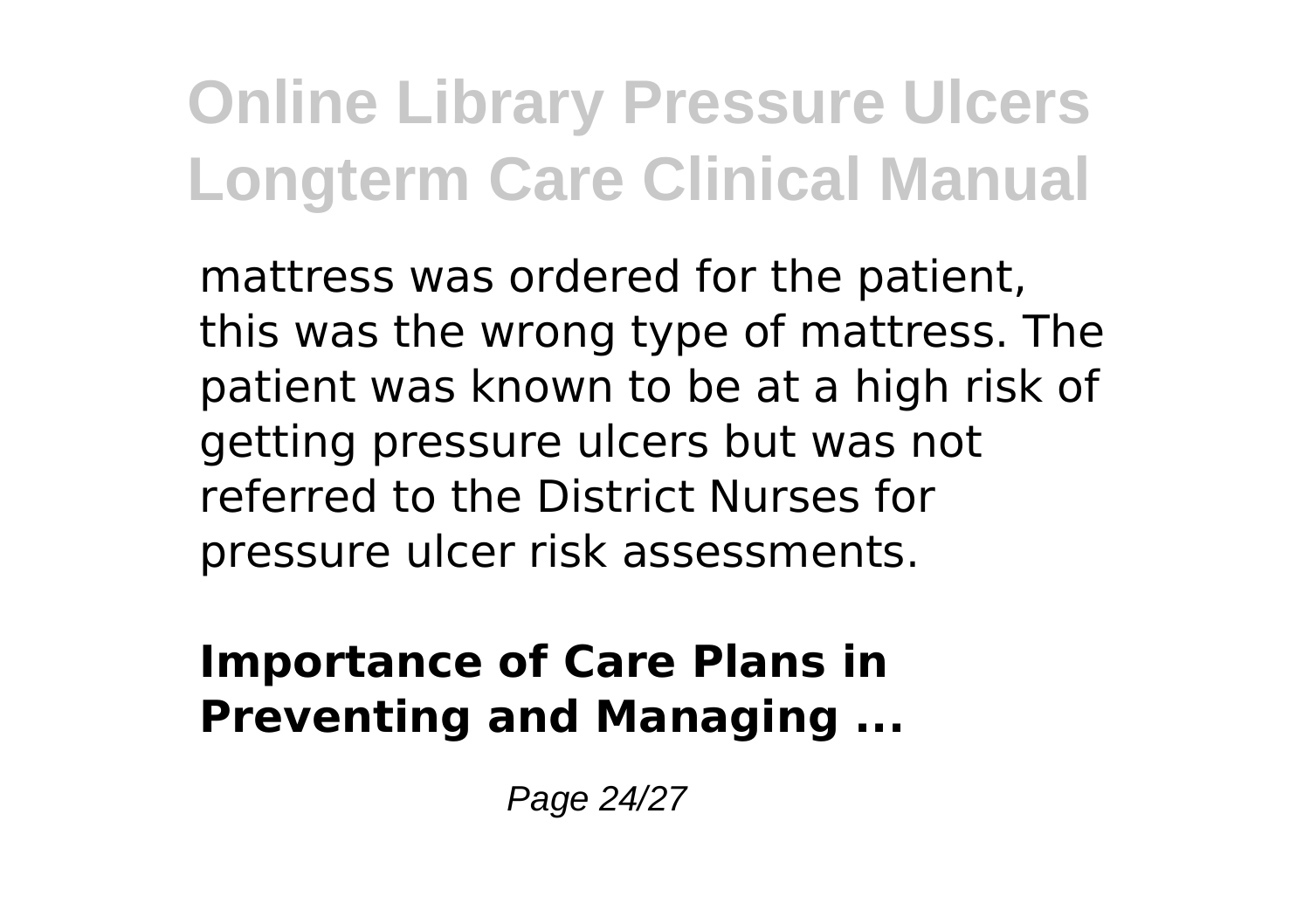Pressure ulcers, also called decubitus ulcers or bedsores, are one of the most alarming complications of healthcare across the world. Pressure ulcer rates are increasing in healthcare facilities, and the impact is incredible. At Brown, Christie & Green, our Houston pressure ulcer attorney receives calls about pressure ulcers every day.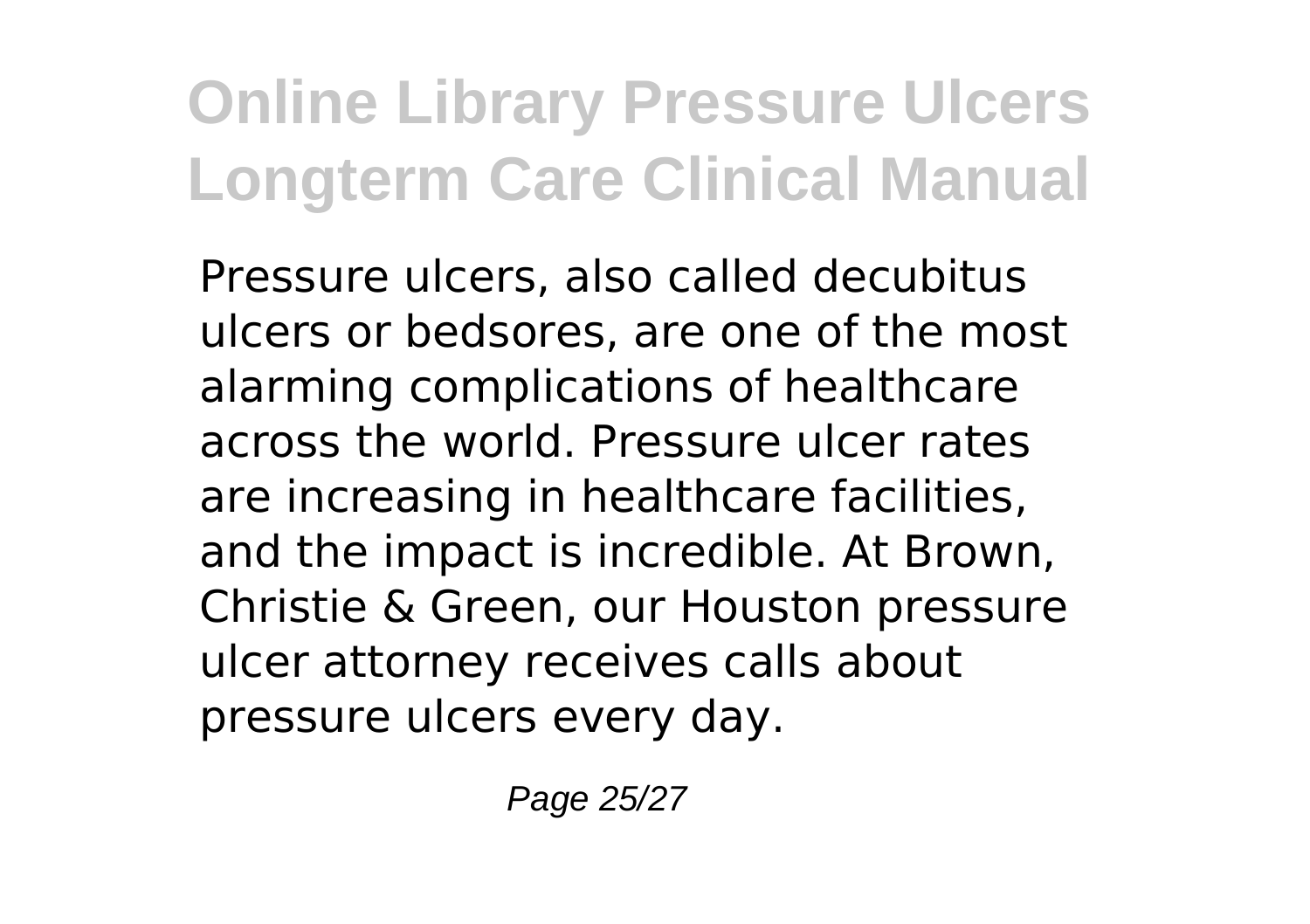#### **Pressure Ulcer Rates: How are Healthcare Facilities ...**

Long-term care providers can legally be held liable if a resident in a nursing home develops pressure ulcers and is judged as receiving substandard care associated with pressure ulcers and ...